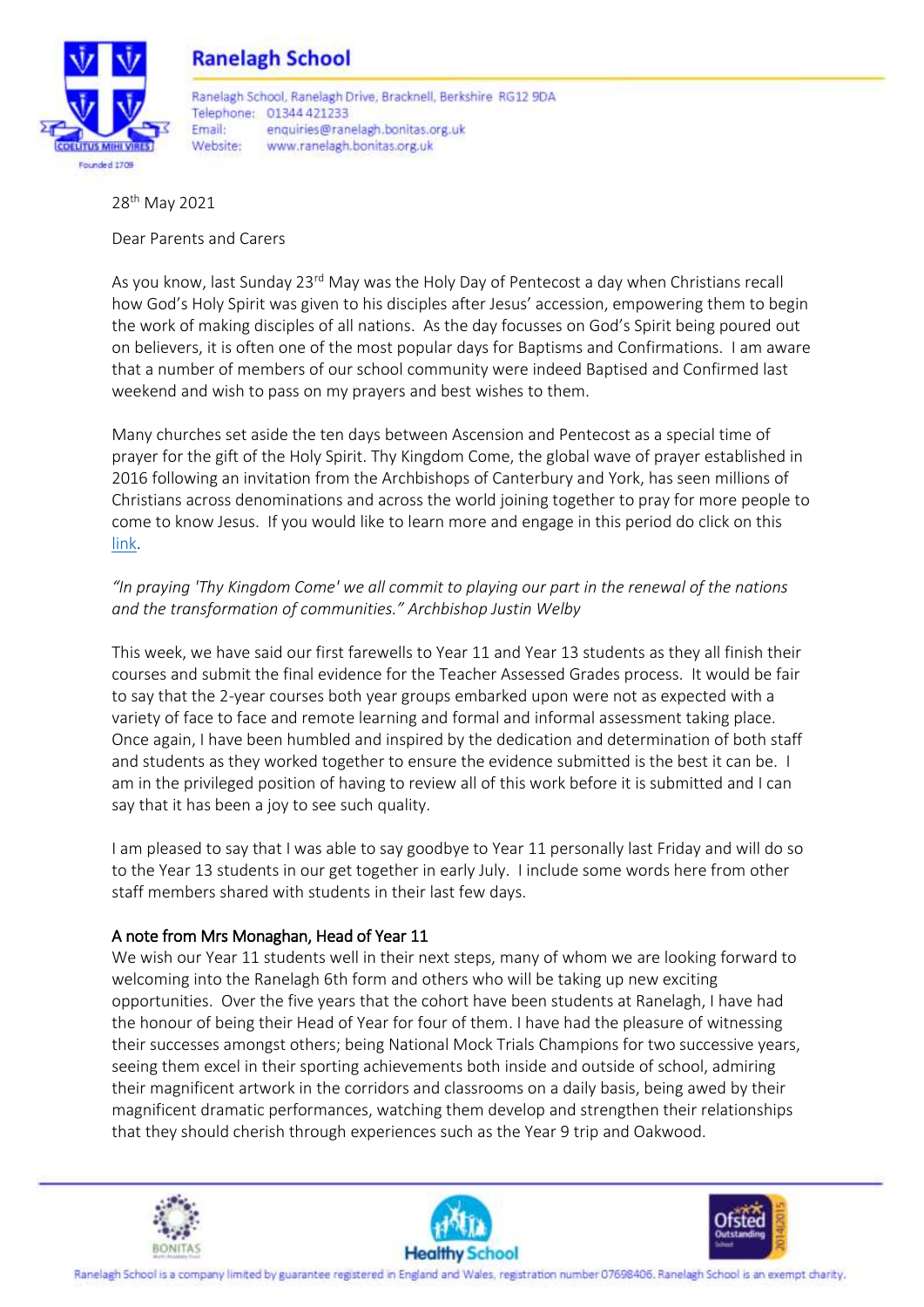I am so proud of the way that the students have undertaken the challenges they have faced, both personal and brought about by the pandemic. They have demonstrated great courage, tenacity and resilience, all skills that we are sure will benefit them in future life. I would like to draw your attention to the channel that has been added to the Year 11 students' group on Microsoft teams called "Post-GCSE opportunities". We have gathered together some ideas of opportunities ranging from work experience to community projects should the students be looking to add to their CV or general life experience over the summer ahead.

As I said to the students in their Leaver's Assembly, the experiences that they have shared and the community that they have been a part of for five years will always bond them together. I wish all of the students the very best in their future ventures and look forward to seeing them further flourish.

## A note from Miss Sweeney, Head of Sixth Form

Students finishing year 13 – what a journey it has been! Right back in those Revue days you showed that you were people of character and virtue; hard-working, committed, team-players. You should be extremely proud of the ways in which you have utilised these qualities over an extraordinary two years which have been anything but normal. We look forward to warmly welcoming you back for our Summer Formal Celebration on 9th July and to seeing you as alumni over the coming years. Well done!

Go well, and take with you our shared vision – 'For the Spirit that God has given us does not make us timid; instead, his Spirit fills us with power, love, and self-control' (2 Timothy 1.7)

#### A note from Mrs Stevens, CEO Bonitas Trust

I have so many very warm and happy memories of Ranelagh and its community of students and staff. Among these is my recollection of how, particularly at the start of a new school year, students gathered, like bees round a honeypot, to look at the whole school photographs hanging in the corridor at the front of the school. I could hear them from my office and enjoyed snippets of their conversation. Sometimes they were looking for themselves; sometimes they searched for a friend or pointed out an older brother or sister. And it wasn't just the students. On parents' evenings or at school events, I would often find parents and family members huddled around a particular picture on display – searching not just for their children; sometimes they were looking for themselves and their teachers, getting genuine pleasure at being able to reconnect with their school. For me this epitomised the deep affection and sense of belonging generated by the people, past and present, who make up our school family. It is special, and like lots of things in life, you do not appreciate quite how special it is until you move on to new experiences.

Putting down roots, making memories and learning to develop your wings happens when you share together your joys, your tragedies, your triumphs and your mistakes – it is these, rather than your grades alone, that define the value of your school experience and it is in search of these that I urge you to look back today.

And as for looking forward? Well, I turn to the words of St Paul when I say that, as a member of the Ranelagh family, having experienced the wisdom, love and care of your teachers, together with all who form part of this school community, my hope is that you are clothed with *compassion, kindness, humility and patience*. We cannot have enough of these things in our world.

#### Kathy Winrow, ex-Headteacher, honoured

It gives me great pleasure to let you know that our ex-Headteacher, Kathy Winrow, has been honoured by the Diocese of Oxford by being installed as part of The Order of St Frideswide. I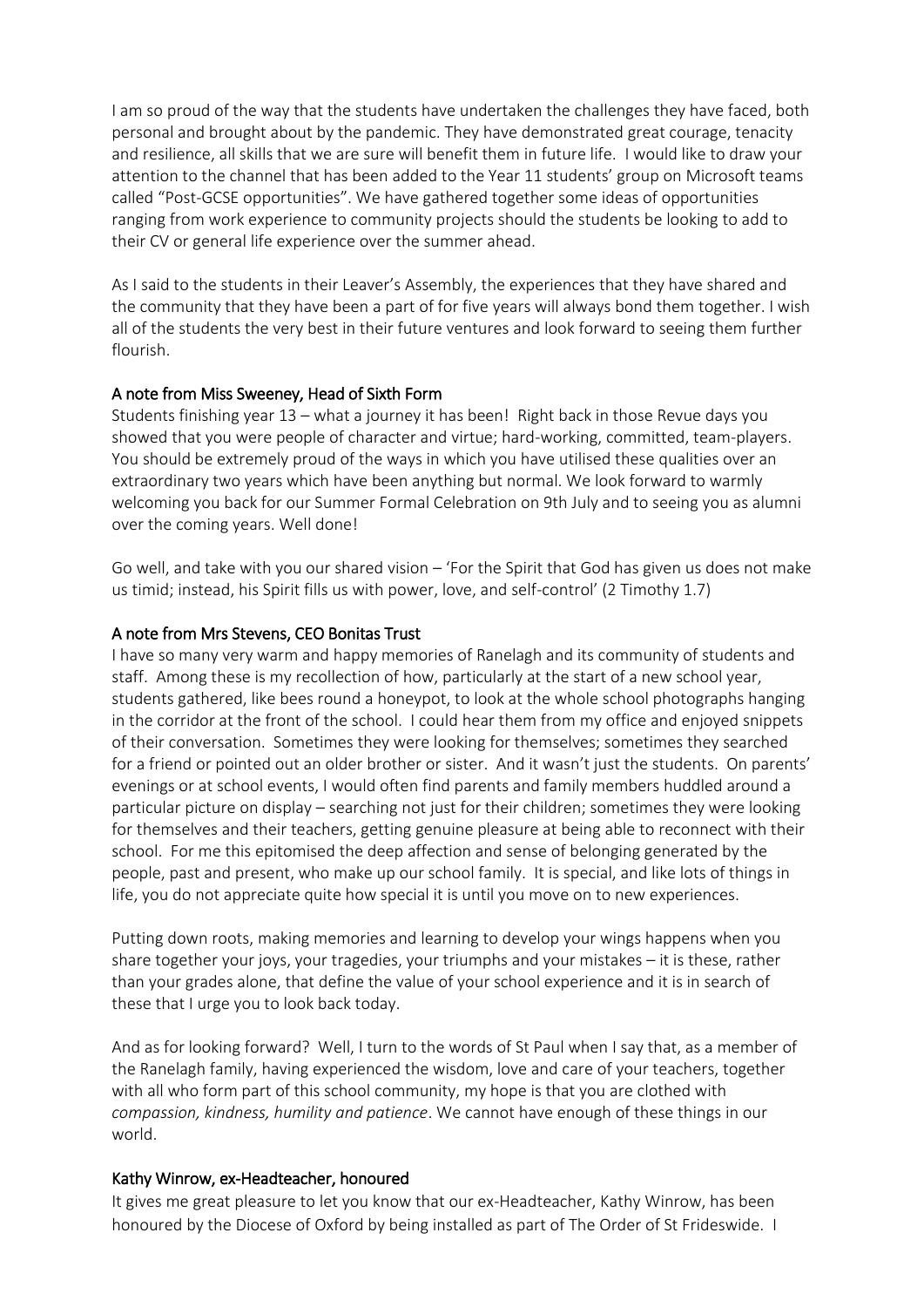have included the notification from the Diocese below. I am sure you will join me in congratulating Kathy for her dedication and service.

"Kathryn has held many senior roles in education and was headteacher at Ranelagh School in Bracknell, an 11-18 church secondary school. During this time, she was also a National Leader in Education and worked with schools in the diocese and beyond who needed support. She has served on the DBE several times and worked with five DDEs. Since 2012, she has been chair of ODST, an MAT which now has 38 schools.

She worships at St George's Church in Newbury, where her husband is associate priest. She has oversight of the work with children and young people, including the annual Holiday Club which welcomes over 100 youngsters. She is a PSO and leads on several PCC working groups. She has also served on General Synod for six years as an elected lay representative."

## Covid-19 - testing and reporting

The DfE have once again emphasised the importance of both staff and students:

- $\checkmark$  Continuing to test twice a week over the half term holiday (Monday and Thursday).
- $\checkmark$  Reporting results to the school and NHS track and trace. Students have been given enough test kits to enable this level of testing.

Parents and carers only need to inform us of a positive case if a student has developed symptoms/received a positive home test result within 48 hours of last being in school. Please do this using the [trackandtrace@ranelagh.bonitas.org.uk](mailto:trackandtrace@ranelagh.bonitas.org.uk) email address which will be monitored on Saturday 29<sup>th</sup> and Sunday 30<sup>th</sup> May only. We will then identify close contacts and advise selfisolation as appropriate. If a student develops symptoms/receives a positive test result after Sunday 30<sup>th</sup> May then please contact NHS test and trace or dial 119.

## Parking

Students should not be dropped off on the school site. If there is an exceptional reason, please contact the school. Those parents dropping off/collecting children at the rear or front entrance to the school are also reminded of the importance of not obstructing driveways or access points for residents and other road users and of not waiting in their car with the engine running. The school enjoys positive relationships with its neighbours, and it is important to preserve these.

The safety of all pedestrians must be our priority.

## DEPARTMENT NEWS

#### Art

## Royal Ascot Art Competition 2021 - Results

We were once again fortunate to be able to participate in the 2021 'Royal Ascot Schools Art Competition'. Taking part in this competition, is one of those occasions when we are able to showcase just some of the creative talent, that so many of our students here at Ranelagh have in the lower school.

This year, we had 27 students enter the competition, with 8 of the students' work shortlisted by Ascot to go the live voting stage. As always, we are so proud of all our students who took the time to contribute their ideas and creativity. We would like to congratulate them for their fantastic effort and hard work.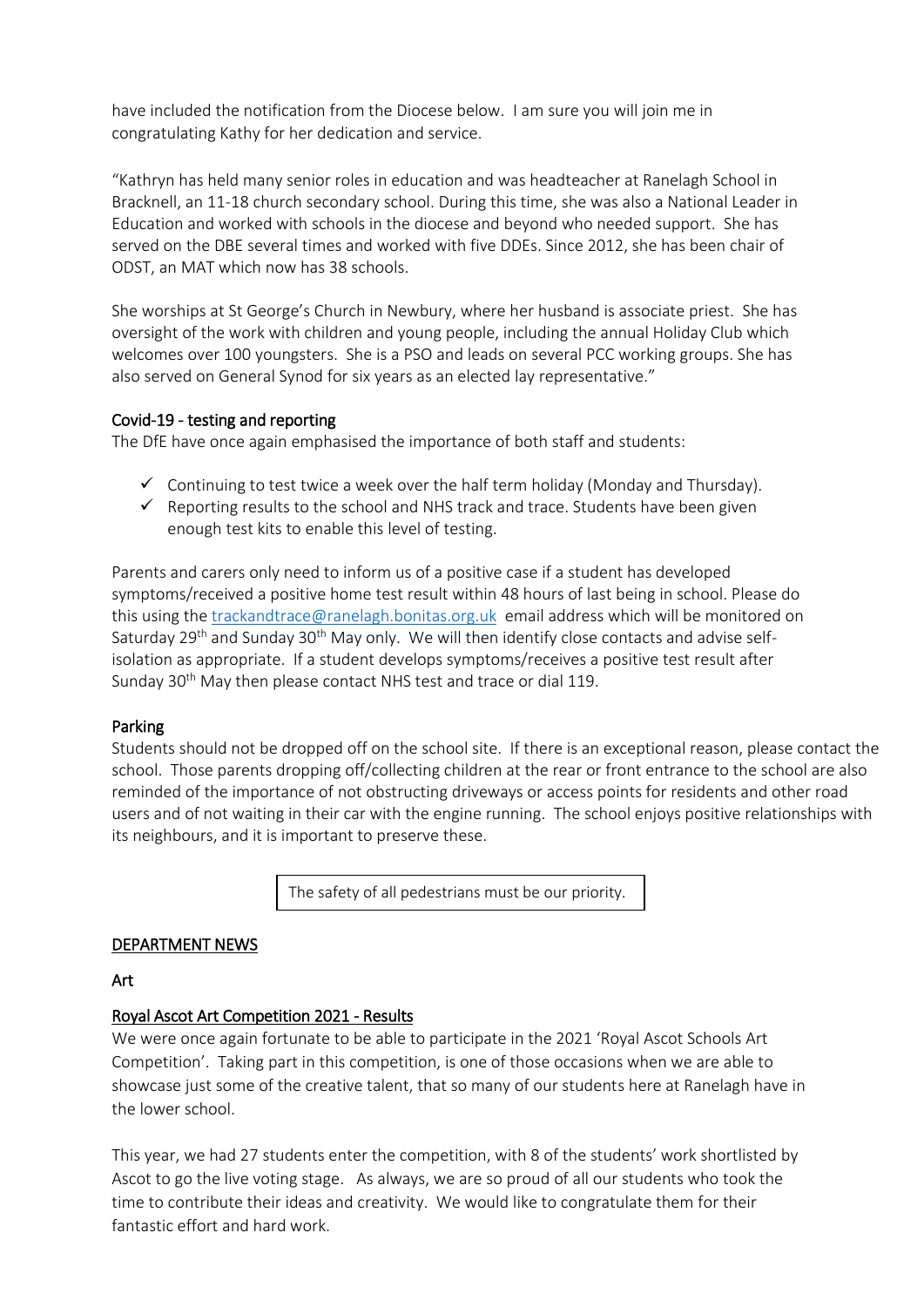A special mention and well done for the shortlisted entries; Year 7: Olivia Ciccarello (7U), Alice Murtha (7V) and Violet McMahon (7Z) Year 8: Ruby Cuthbert (8X), Megan Jones (8Y), Maya Cirio (8V) and Lienkie du Plessis (8U) Year 9: Daisy Williams (9V)

We are delighted to announce that Maya Cirio was the overall winner of the age 12-13 category and Megan Jones was the runner up of the age 12-13 category.





Maya Cirio (8V) Winner Megan Jones (8Y) Runner Up

As well as receiving their own individual prize, Maya will be invited to attend Royal Ascot and both Maya and Megan will be invited to attend a zoom video call with one of the jockeys in celebration and recognition of their success.

Maya and Megan's artwork will be enlarged and will join last year's artwork display in the Ascot Heath Tunnel before Royal Ascot takes place. Congratulations to them both! Congratulations also to all the artists who took part. We are excited for another opportunity next year. Hopefully we will see even more entries, so get practicing!

## Royal Ascot Design Competition 2021

We have been incredibly fortunate to be able to participate in a new competition for the older students at Ranelagh this year; working with both Royal Ascot and Samsung.

As part of Ascot Racecourse Supports Schools' engagement programme, young designers were invited to enter this competition; to style an outfit to be worn at Royal Ascot using a Samsung Flip 2, UHD interactive Digital Flipchart, which was donated by Samsung to each participating School.

Ranelagh Art Department have been incredibly lucky to have received this amazing piece of technology which we will be able to incorporate into our lessons.

A few of our students rose to the challenge of creating their outfit designs. It was fantastic to receive these, we are always proud of those who choose to have a go and the effort that they put into creating their work. Well done to:

Caitlyn Street (10W), Anna-Rose Forsdick (12A), Isobel Butler (13D), Ellen Phillips (13B) and James Simmons (13C) for entering this competition and for their beautiful designs!

Unfortunately, only three could be shortlisted to the next stage; which was to re-create their designs using the Samsung Flip Chart. After mastering the new technology and a small amount of practice, Ellen Phillips, Isobel Butler and James Simmons set about illustrating their designs on this interactive board. It was a busy time for them, and we are grateful for the extra time that they spent perfecting their entries and working to such a short deadline.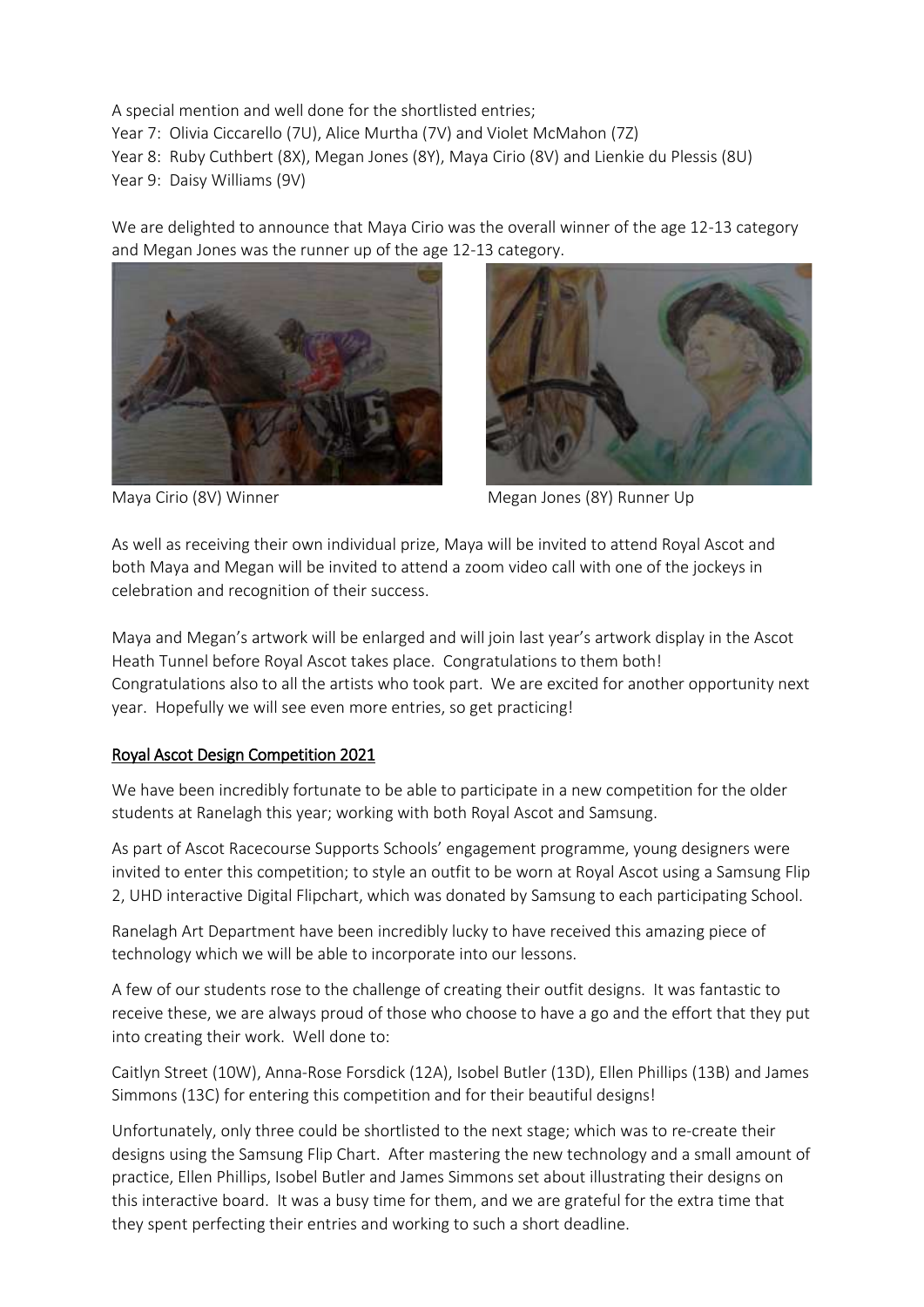These are the designs drawn onto the interactive flipchart;







James Simmons 13C **Ellen Phillips 13B** Isobel Butler 13D

The final 3 entries were sent off, along with other participating schools' designs, to be judged by fashion designer Zeynep Kartal. Zeynep is a designer who produces beautiful dresses and tailoring based in Manchester. Her website is currently under construction, but you can get an idea of her designs here: [\(http://zeynepkartal.co.uk/\)](http://zeynepkartal.co.uk/).

We were thrilled to receive the news regarding the winner and are therefore delighted to announce that Isobel Butler won the Competition. Congratulations to Isobel for her stunning design!

Isobel will be working with Zeynep, who will be manufacturing her winning design and she will be invited to attend Royal Ascot, wearing her outfit to celebrate her success.

We are so proud of each of the students for taking part and delighted for Isobel to be able to have this wonderful opportunity. We are hoping that this will be an annual competition and invite all designers 15+ to start thinking of their designs for next year!







Creating the designs using the Samsung Flip2;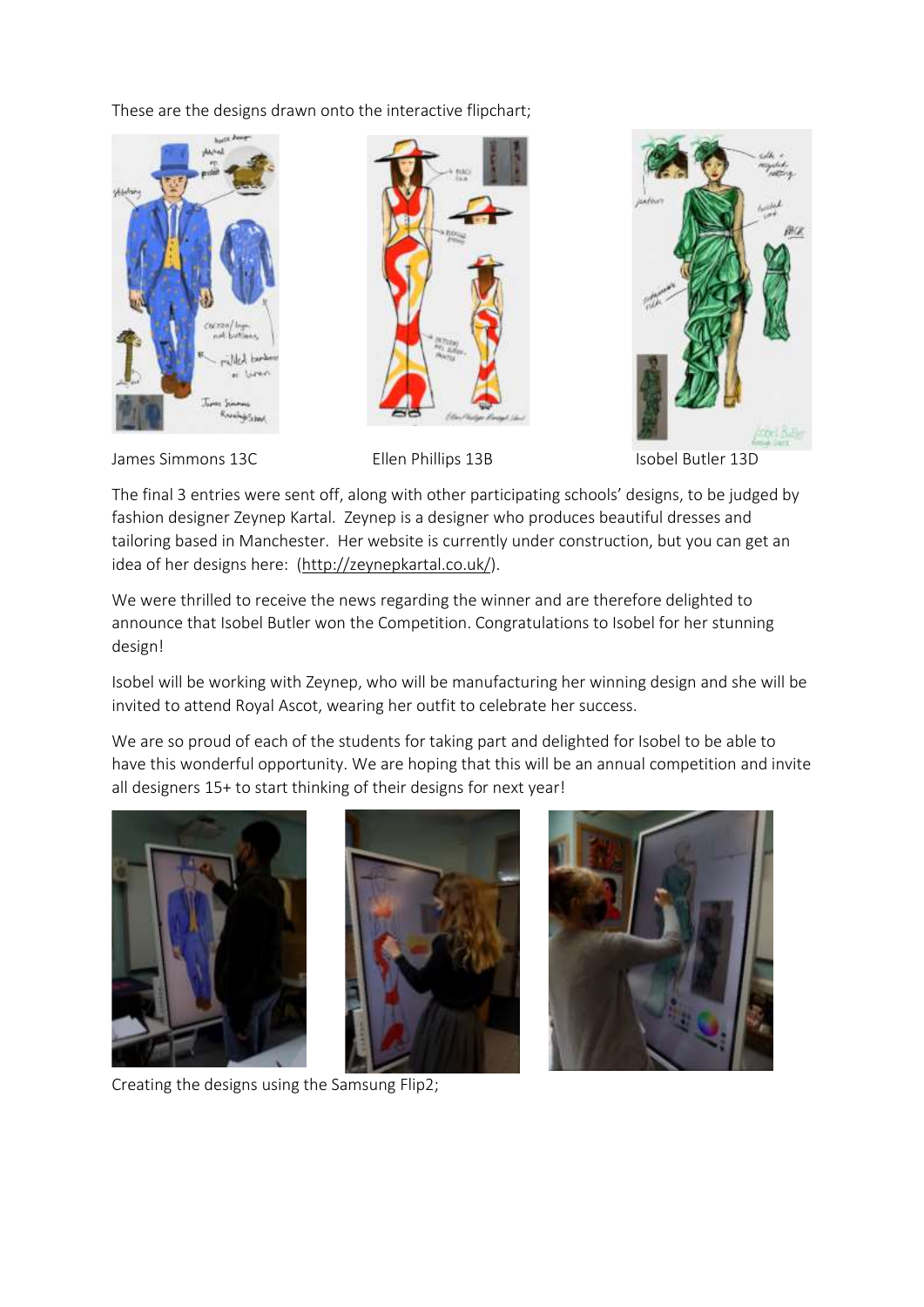# English

# Sherlock Holmes Competition

In honour of Sir Arthur Conan Doyle's birthday on May 22<sup>nd</sup>, creator of arguably the greatest fictional detective, all year 7 tutor groups took part in a mysterious competition in their library lessons. Each tutor group had to guess the six Sherlock Holmes related items in the mystery box. They were limited to asking 20 yes or no questions – the tutor group with the most



correct guesses would win an edible grand prize. If each tutor group had the same correct guesses, it would come down to the best, out-of-the-box, questions asked.

Perhaps Miss Oblein made it too tricky as everyone got the same 3 items but seemed stumped by the remaining 3!

There was, of course, a deerstalker hat, a pipe and a magnifying glass. The remaining items were… a jigsaw puzzle piece for all the puzzles and riddles Mr Holmes solves, a crown as he was often asked to find valuable items and finally…a red herring, to represent the misleading clues in his investigations!

As each tutor group had the same number of correct guesses, the winner was determined by their questioning prowess. The best interrogating tutor group, with the most intriguing and thoughtful questions was…7Y! Congratulations!

# Legacy Books

We would like to say a huge thank you to all the Year 11 and 13 students and parents who have kindly donated Legacy Books from our school Amazon wish list. These books will be used and treasured by all our students; both present and future. Should you wish to donate a book to the library please do look at our current list which can be found here: [tiny.cc/RanelaghBooks](http://tiny.cc/RanelaghBooks) We are always delighted to receive new books to add to the library's collection and aid the student's thirst for knowledge and enjoyment of reading.

# AN BOOY

## E-Library

Ranelagh's IT support team have been hard at work recently, updating access to the Ranelagh elibrary. When students log in now, they must use their Microsoft 365 username and password, the same as when they log in to the school computer or from home. Their old e-library account will soon be deleted.

The e-library is a wonderful resource for students to access, with a wide range of fun titles to explore.

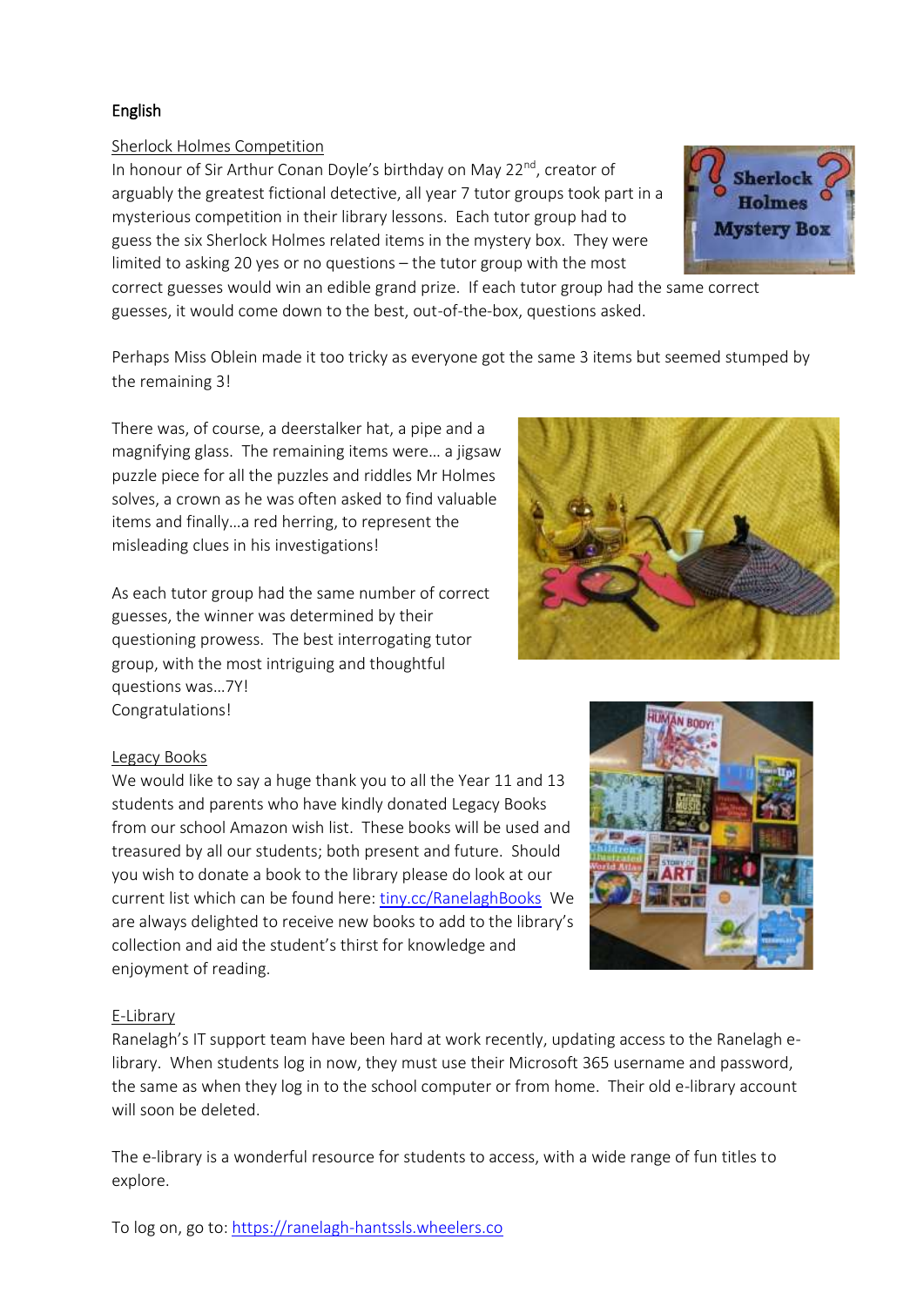If there are any issues with the e-library please email: [elibrary@ranelagh.bonitas.org.uk](mailto:elibrary@ranelagh.bonitas.org.uk)

## Geography

Year 7 students have been hard at work in geography thinking about sustainable settlements for the future. As part of this topic, they created a model of a sustainable house using only recyclable materials from home. The students then gave a presentation to their class, showing their building and explaining their reason for its design. They rose to this challenge with great enthusiasm and created some truly fantastic models, demonstrating creativity, curiosity and geographical knowledge. The quality of the models was very high. We would like to



congratulate all the students. A special mention goes to those whose models were voted 'most sustainable' by the class. Alice Murtha (7V), Lewis Anderson (7Z), Freya Dawkins (7V), Alexander De Lan Pascua (7V), Artjoms Stevens (7V) and Lily Marshall (7Z).



#### PE

## Duke of Edinburgh

Firstly, I would like to thank Craig Barter, Victoria Jacques, Rebecca Jacques and Emma Vaughan for the part they played in the recent memorial events for the passing of the Duke of Edinburgh. They spoke with great positivity and enthusiasm about the awards that they took part in. The interviews were played on BBC Radio Berkshire on the day of the funeral. Emma and Craig also took part in TV interviews that aired on the 6 o'clock news on BBC South Today. It was a fantastic thing to be involved in and to promote the great experiences the DofE award can offer.



On that positivity, on Tuesday 25<sup>th</sup> and Wednesday 26<sup>th</sup> May it was fantastic to have Duke of Edinburgh expeditions running once again. The year 11 have been waiting to do their expedition since March 2020 and it is taken them over a year to get out and about. What a wonderful couple of



days it was to have the groups out exploring the local area and really testing their navigation skills. All the teams worked really hard and took onboard advice even if some of them became navigationally challenged. Each group practised





their navigational skills and somewhat edited camping skills to complete their qualifying expedition in the Waltham St Lawrence and Swinley area. The groups now need to complete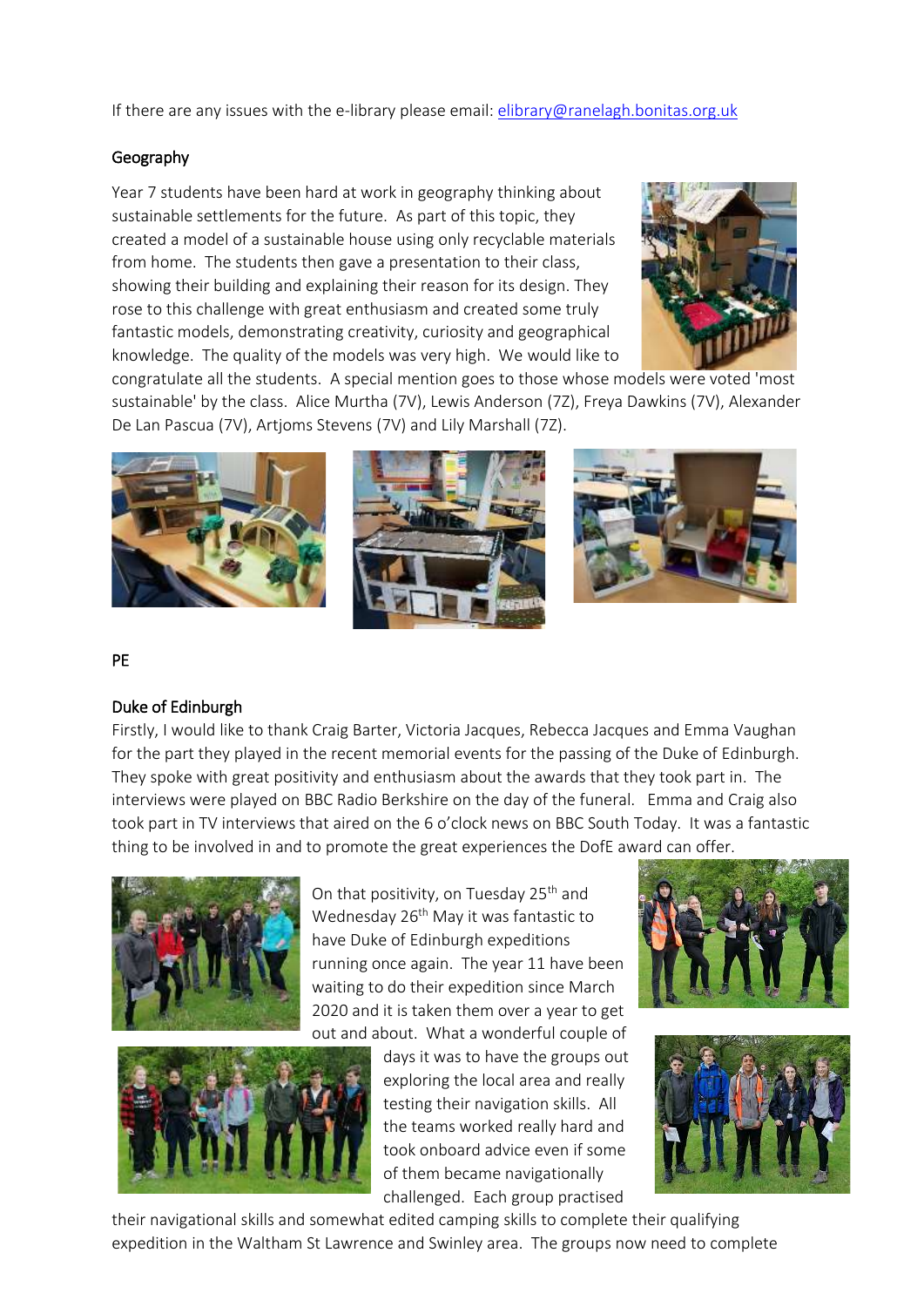their volunteering skill and physical sections before completing their award. Congratulations on persevering through these tough times and coming out the other side with an award.

#### ROUTINE INFORMATION

#### School opening times

The School Office will be closed over the May half term break.

## SUPPORT FOR THE SCHOOL

PTA – Please find the PTA Newsletter and information sheet (Appendix 1).

## STUDENT SUCCESSES OUT OF SCHOOL

## Karate – Chloe Makepeace



Chloe Makepeace (9V) passed her karate black belt grading over the Easter weekend. This was achieved following 5 years of training and over the last 12 weeks, training or teaching karate for 8 hours a week on top of her school work, piano practice and dancing lessons.

I think you will all agree this is an amazing achievement and a wonderful show of dedication.

Well done!

# Irish Dancing – Megan Green (11Y)

Some of you may remember the article on Megan in the Newsletter of May 2017 (picture right).

Megan has been a competitive Irish Dancer since the age of 5. She has taken part in many school dance shows since starting at Ranelagh in year 7 showcasing her talent. Unfortunately, due to Covid restrictions, Megan was unable to take part in the World





Championships in 2020 and the majority of the Major dance tournaments were also cancelled. Megan's dance school moved to online training and teaching, so students

could keep up to date with their skills and progression. Last summer Megan auditioned and was accepted onto the inaugural Riverdance online Summer School and whilst she had planned to attend Dublin in person after her exams this summer, sadly this has once again moved online. As a dance community there have been many opportunities online for the dancers to learn from the professionals of Riverdance, Lord of the Dance and Fusion Fighters.

However, in the midst of all the changes we have all had to face over the past year, it gives me great please to tell you that two

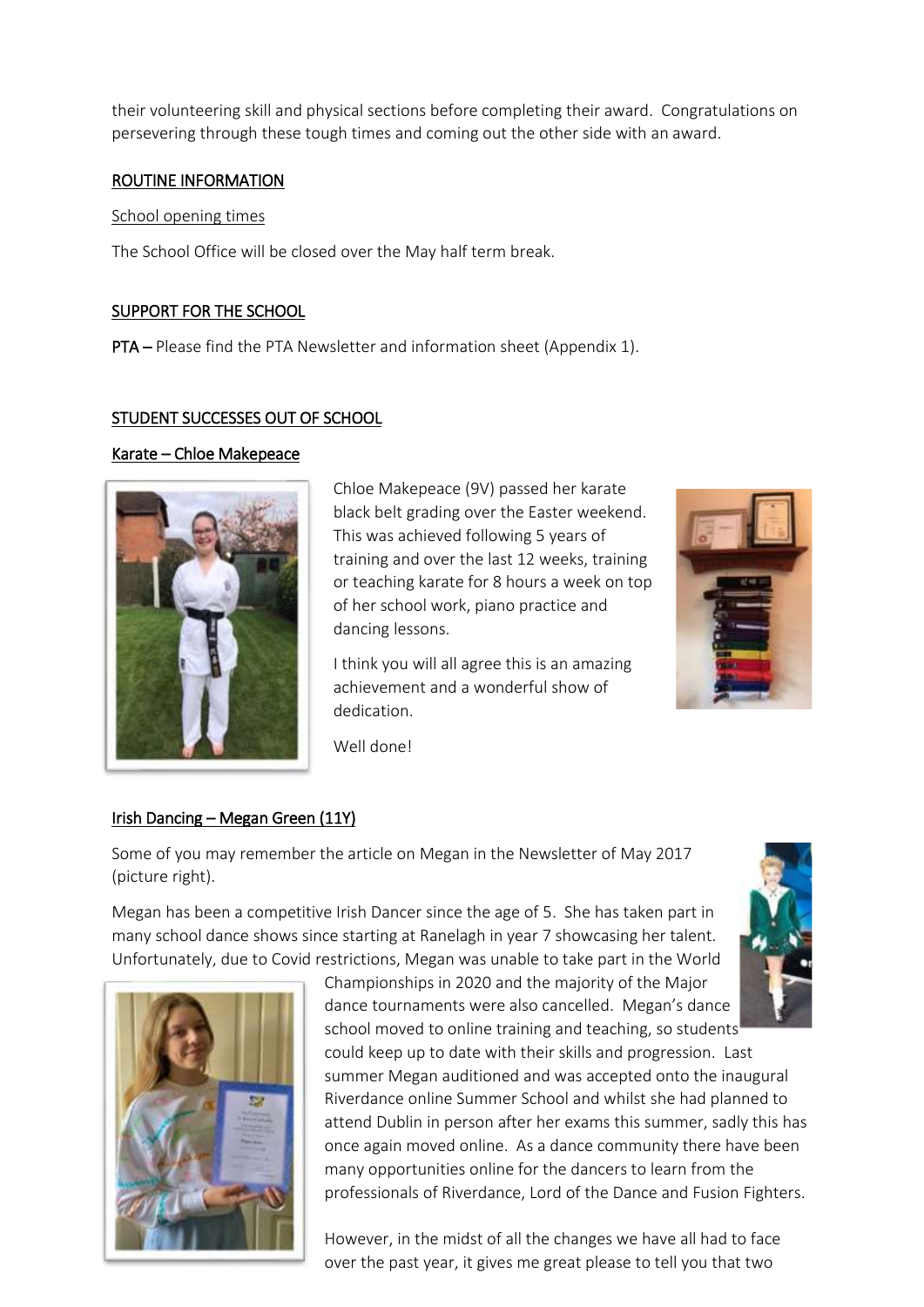weeks ago and after months of only online classes, Megan took Grade 10 and has been awarded one of the highest distinction grades. She will go on to take the remaining grades over the next couple of years.

Congratulations Megan!

## Golf - Joseph Byrne 10W

Joseph is a very passionate golf player and as a result of his hard work and dedication has been invited to play golf at The Junior Masters Golf Tournament in June. This will take place at the Pollak Golf Club in Glasgow, it is a sponsored event and is played as a 54-hole stroke play event, with a 36-hole cut for the leading players to contest the final round.

The event will count for World Amateur Golf Ranking (WAGR).

It is Joseph's ambition to attend a college/university in the US to play college golf in 2024.

What a great achievement, and we wish him well for June. Good luck!

#### BRACKNELL FOREST FUTURES 2021

If you would like to learn more about the Bracknell Forest Futures 2021 event please do click on this [link.](https://hopin.com/events/bracknell-forest-futures-2021)



#### DATES FOR YOUR DIARY

| Monday 31 (bank holiday)         | Half term                         |
|----------------------------------|-----------------------------------|
| - Friday 4 June                  |                                   |
| Monday 7 June                    | New term begins                   |
| Tuesday 20 July                  | End of Summer Term                |
| Wednesday 21st July              | Professional Training Day         |
| Wednesday 1 September            | Professional Training Day         |
| Thursday 2 September             | Year 7 and Year 12 induction only |
| Friday 3 September               | Year 7 only                       |
| Monday 6 <sup>th</sup> September | All students return               |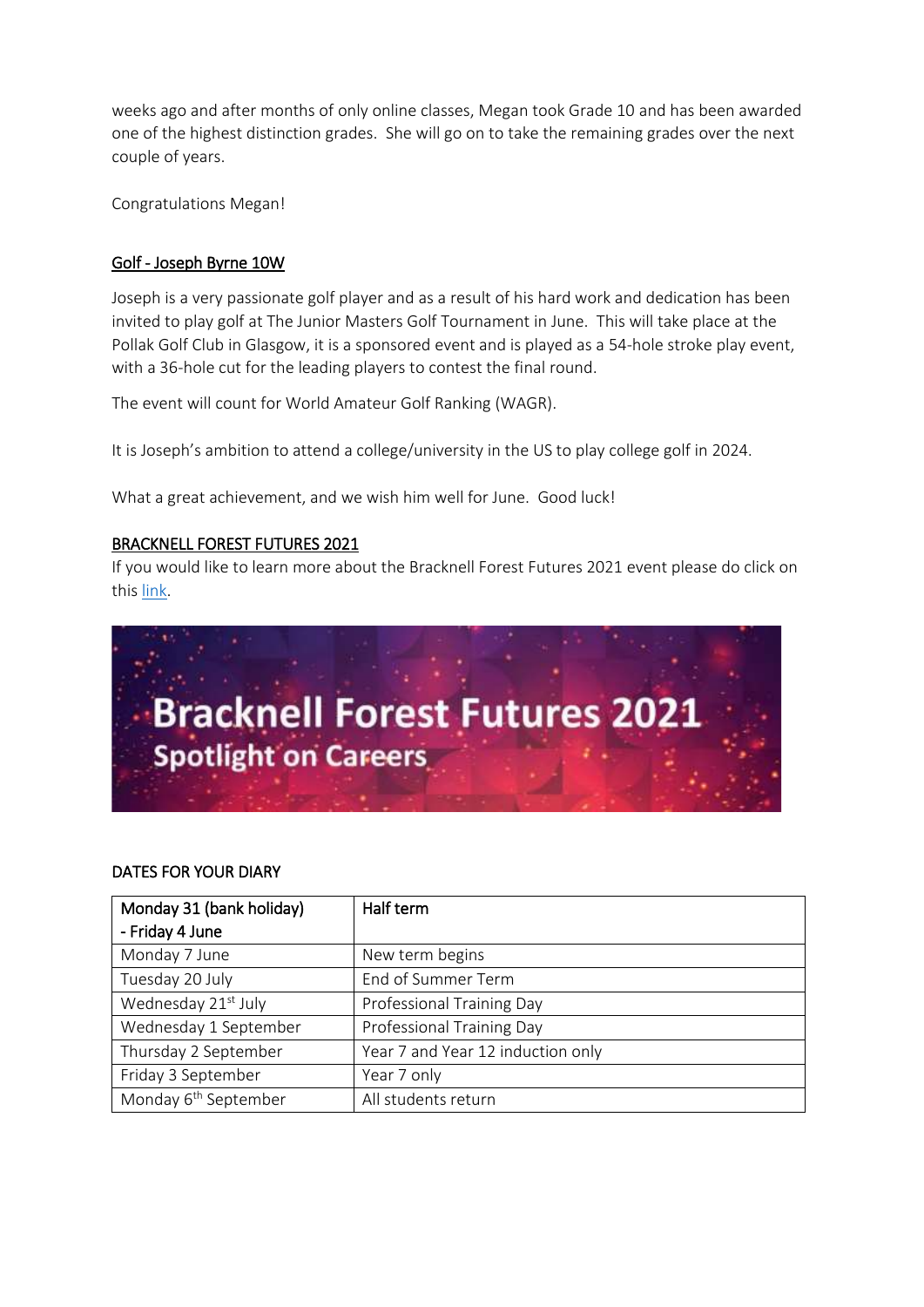# And finally…

I would like to wish you all a lovely half term holiday. I hope you all have a relaxing time over the next week and that you are able to catch up with family and friends. I am looking forward to returning on Monday 7th June with the possibility of even more normality ahead of us.

Yours sincerely

 $\overline{\overline{C}}$  $\smallsetminus$  2

Mr TRS Griffith Headteacher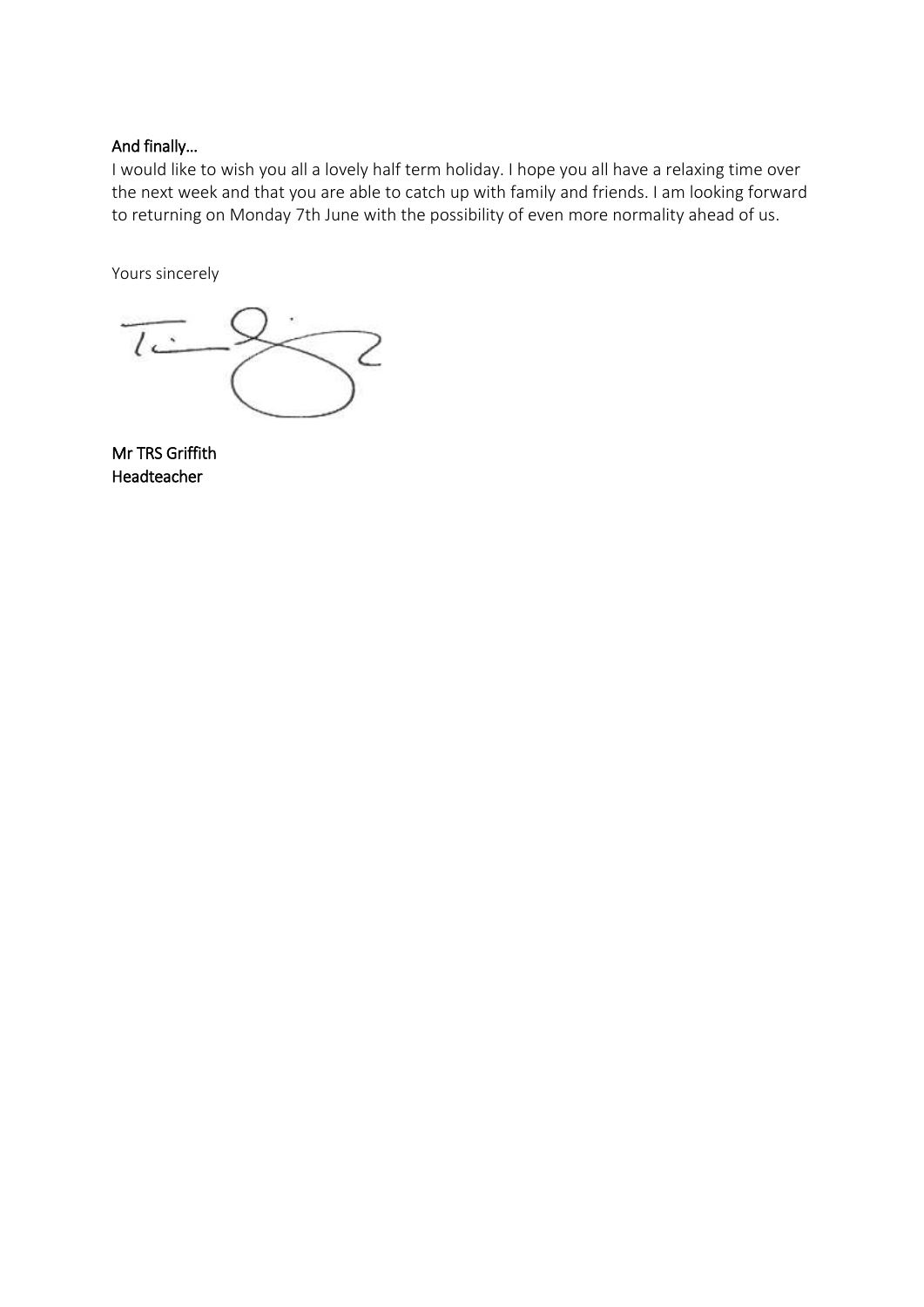

Appendix 1

Dear Parents and Carers 

Thank you to all of you who have supported us over the past half term. You may have joined in with our online Spring market, participated in our first virtual quiz night, or bought/donated second hand uniform or revision guides perhaps. All support is truly appreciated. Here are few updates on the next activities we have planned:

# Bag 2 School

We have arranged a Bag 2 School second hand clothing and shoes collection on Friday 18 June to raise funds for our school. Details of what we can and cannot accept can be found here – [https://bag2school.com/what-we-collect.](https://bag2school.com/what-we-collect) If you do have anything to donate, you are welcome to drop donations to one of our PTA volunteers,

Liz, at 10 Lysander Drive (The Parks) RG12 9NZ, any time between now and 8pm on Thursday 17 June.  Alternatively, you can drop donations to the



metal cage that will be available in the school car park between 8.30am on 16<sup>th</sup> June and 9.00am on 18<sup>th</sup> June. Clothes can come from anywhere, so please ask your neighbours for donations too!

## Pre-Loved Uniform & Textbook Donations



Now that the uniform isn't changing until September 2022, we hope to hold a secondhand uniform sale (on an appointment-only basis) in the summer term and are appealing for donations of pre-loved uniform, PE kit, text books and revision guides. You can drop items into the metal cage that will be made available at the front of school from  $7<sup>th</sup>$  June, or you can drop donations any time to one of our PTA volunteers – at either; 10 Lysander Drive (The Parks), RG12 9NZ or 27 Top Common (Warfield), RG42 3SH.  Find out more about our [SHU sales](https://ranelagh.bonitas.org.uk/associations/parent-teacher-association/second-hand-uniforms/) on the school website.

## Online Auction

This year's auction is moving online. This allows us to expand our audience, increase the timescale over which we can accept bids. This makes it easier and safer for supporters to make payments online through a secure auction site.  The auction will be going live sometime in June (we will let you know when and how to bid after half term!) and we would love to receive more donations before then. Any donations that are suitable for auction can be dropped to our PTA co-chair (Liz) who lives near Ranelagh – 10 Lysander Drive, The Parks, Bracknell, RG12 9NZ – or emailed over to us (for vouchers etc) - [pta@ranelagh.bonitas.org.uk.](mailto:pta@ranelagh.bonitas.org.uk)





## Does your Company have a Match Funding Scheme?

There are many companies that support charities through match funding schemes. This means they match any funds raised for charitable causes if one of their employees is linked to the charity event. So, if you work for a big company or your company supports charities in this way, please do[get in touch.](mailto:pta@ranelagh.bonitas.org.uk)